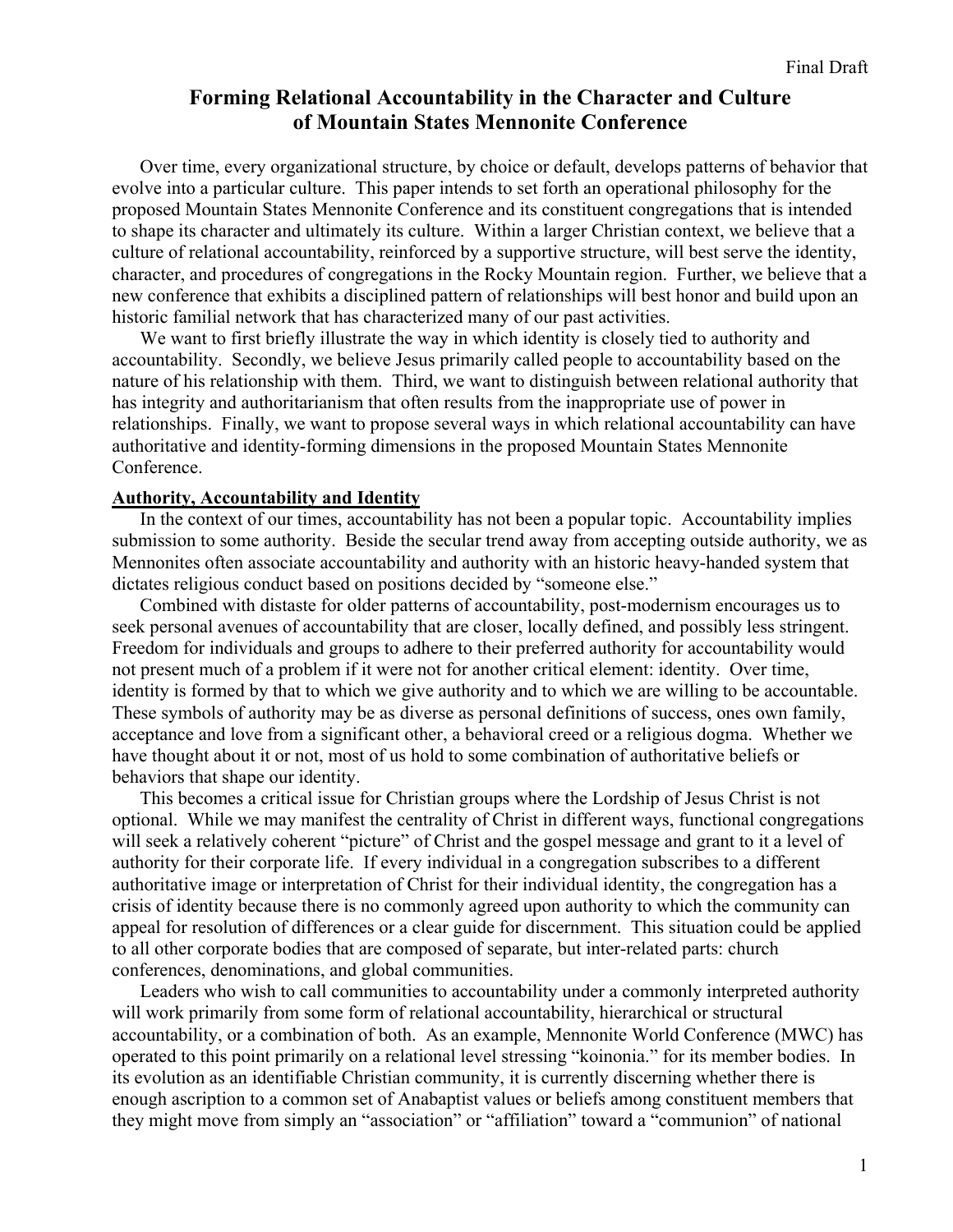conferences. Such a movement seeks a deeper level of relationship and more particular identity. Leaders of MWC are trying to shape common identity by articulating and testing some basic common Anabaptist beliefs with books like C. Arnold Snyder's, From Anabaptist Seed.<sup>1</sup> In other words, at a basic level, is there enough commonly held authority to begin shaping a stronger common identity? At first glance, it may seem that the base for authoritative accountability is shifting from a relational one (koinonia) to a structural one (common set of beliefs). Instead, building upon a strong relational trust, there is an evolution that allows the global community of MWC to begin discerning and defining the shape of their common Anabaptist Christianity. Here, the goal of clarifying beliefs is neither to lord it over the heads of its adherents nor even to create a creedal structure for present or potential members. Emerging statements of belief serve as a basis for mutual discernment that will enrich the members of MWC as each brings their different perspectives to the table.

The relationship between accountability, authority, and identity deserves much more discussion in its own right. It is introduced here to lay a background for talking about what type of accountability, authority, and identity we might pursue in Mountain States Mennonite Conference.

## **Christ-Like Authority and Accountability**

 $\overline{a}$ 

By Jesus' own words, his identity (and consequently, his authority) grew out of his relationship with God. His call to wholeness, healing, repentance, redemption and ministry were based on his relationship with God and he expected that those who received his message of wholeness would themselves develop a relationship with God. In other words, Jesus did not extend wholeness, and invite response, based on his positional power as a rabbi, nor on his earthly wisdom, nor on some sense of self-gained righteousness. Jesus extended wholeness as a vehicle of God's desire for healing, wholeness and relationship.

 $9^9$  As the Father has loved me, so I have loved you; abide in my love.  $^{10}$  If you keep my *commandments, you will abide in my love, just as I have kept my Father's commandments and abide in his love…. 14 You are my friends if you do what I command you. 15 I do not call you servants any longer, because the servant does not know what the master is doing; but I have called you friends, because I have made*  known to you everything that I have heard from my Father.<sup>2</sup> (John 15:9-10; 14-15, NRSV)

Further, Jesus warned against jockeying for position that would grant particular authority based solely on one's status or position relative to Jesus. In Matthew  $20:20-28^3$ , Jesus rebukes attempts to gain favor and authority by proximity, but rather, re-defines greatness in terms of relational position as *"servant"* and *"slave."* Some disciples had thought that being located "close to the top" would give them special privilege and power, but Jesus indicated that identifying with his personal role and calling would give them what they were asking for.

When discussing Jesus' use of his authority, the passage that often emerges is Jesus' cleansing of the temple area with force. Yet, even Jesus indignation toward the injustice that is being perpetrated

<sup>&</sup>lt;sup>1</sup> Snyder, C. Arnold, <u>From Anabaptist Seed: The Historical Core of Anabaptist-Related Identity</u>, Pandora Press, 1999<br><sup>2</sup>The Holy Rikle : Naw Ravised Standard Vargion, 1989 (Jp. 15:0, 10) Neghville: Thomas Nelson Bublish

<sup>&</sup>lt;sup>2</sup>The Holy Bible : New Revised Standard Version. 1989 (Jn 15:9-10). Nashville: Thomas Nelson Publishers.<br><sup>3</sup> (Matt. 20:20-28, NRSV) <sup>20</sup>Then the mother of the sons of Zebedee came to him with her sons, and kneeling befor *she asked a favor of him. 21And he said to her, "What do you want?" She said to him, "Declare that these two sons of mine will sit, one at your right hand and one at your left, in your kingdom." 22But Jesus answered, "You do not know what you are asking. Are you able to drink the cup that I am about to drink?" They said to him, "We are able." 23He said to them, "You will indeed drink my cup, but to sit at my right hand and at my left, this is not mine to grant, but it is for those for whom it has been prepared by my Father." 24When the ten heard it, they were angry with the two brothers. 25But Jesus called them to him and said, "You know that the rulers of the Gentiles lord it over them, and their great ones are tyrants over them. 26It will not be so among you; but whoever wishes to be great among you must be your servant, 27and whoever wishes to be first among you must be your slave; 28 just as the Son of Man came not to be served but to serve, and to give his life a ransom for many."*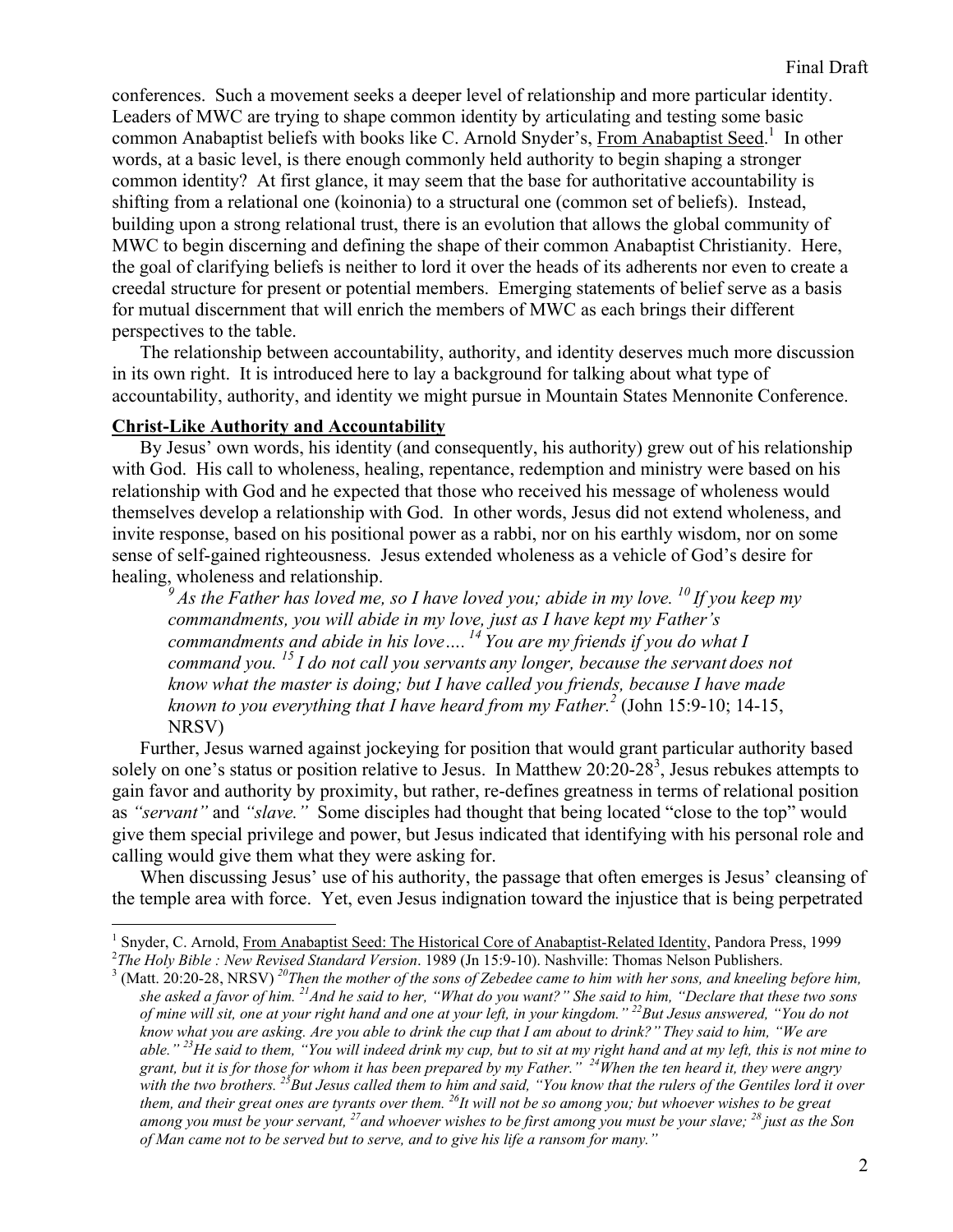by the people stems from his perspective as a servant of God and a redeemer for all the people. Jesus' authoritative action derived from an intimate relationship with God that gave him "God'seyes" to clearly see injustice; even when perpetrated in the name of God.

Throughout his ministry, Jesus' identity unfolded as his authority continually flowed out of his accountable relationship with God. Through prayer and reaffirmation of his mission, Jesus stayed in connection with God's call on his life.

*19 Jesus said to them, "Very truly, I tell you, the Son can do nothing on his own, but only what he sees the Father doing; for whatever the Father does, the Son does likewise.* (John 5:19, NRSV) *<sup>4</sup>* 

And again…

*30 "I can do nothing on my own. As I hear, I judge; and my judgment is just, because I seek to do not my own will but the will of him who sent me.* (John 5:30, NRSV)*<sup>5</sup>*

The danger often associated with hierarchical authority is "authoritarianism." We have suggested here that Jesus was ministering – not primarily from position – but from relationship. Conversely, the danger often associated with relational accountability is that it lacks sufficient authority. By living out of a strong, centered relationship with God, Jesus was still able to avoid the opposing pitfalls of being authoritarian on one hand and "wimpy" on the other.

### **Relational Authority versus Authoritarianism**

We believe that just as Jesus was able to live out of an accountable relationship with God and still avoid authoritarianism, we also can create a pattern (and ultimately a culture) of relationships that bind us to accountable prayer, community discernment, and decision-making without "lording it over" one another. As a result, we hope to form an identity that speaks and acts authoritatively as we gain the wisdom and guidance as a body to do so.

An important tenet of non-authoritarian relational accountability is respect for the other. This respect does not necessarily indicate agreement. We can disagree with another person or group without denigrating their ability to enter into conversation and make judgments. Often times, justification for violence relies on de-humanizing or minimizing our adversaries to something less than my position. In this way a person or group can justify using manipulation, positional power, or whatever means is at their disposal to exclude the adversary from "the table." Jesus' approach to dealing with enemies was to draw them **into** a relationship through agape love rather than drive them out of relationship. This behavior was based on God's approach to humanity as a whole:

*18 All this is from God, who reconciled us to himself through Christ, and has given us the ministry of reconciliation; 19 that is, in Christ God was reconciling the world to himself, not counting their trespasses against them, and entrusting the message of reconciliation to us*. 6 (II Corinthians 5:18, 19)

As a result, we are called to extend the same behavior toward others that God has extended to us. Another way in which we can extend respect, and thus live in relationship with Christian groups

or congregations with whom we don't agree, is to release them to the providence of God. Just as the individual Christian stands before God in judgment for their own faith and life practice, so congregations must also be accountable before God. All too often, questions of conference membership have turned into ultimate questions of salvation based on correct theology. In our disagreements, the goal is often to convert the other to our perspective. By clearly stating our perspectives and opinions, and trusting the Holy Spirit to work through our openness to speak clearly and listen carefully, we allow God to invite conversion. In this way, we are free to express ourselves, and to learn from the other because we know that ultimately we are not responsible to "fix" or

 $\overline{a}$ 

<sup>&</sup>lt;sup>4</sup>The Holy Bible : New Revised Standard Version. 1989. Nashville: Thomas Nelson Publishers.<br><sup>5</sup> Ibid

 $<sup>5</sup>$  Ibid.</sup>

<sup>6</sup> Ibid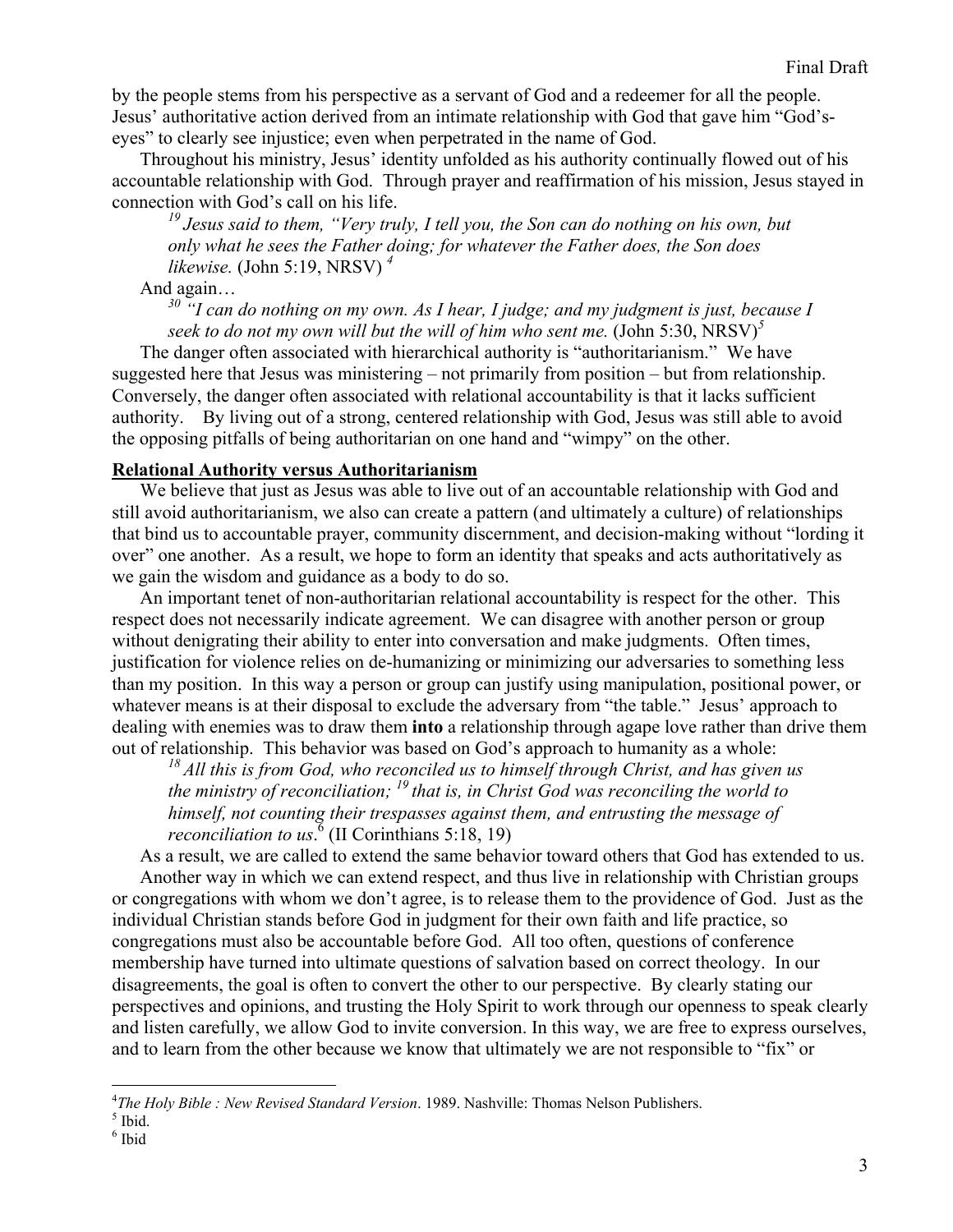"save" congregations with whom we disagree. What we are responsible to do is remain in covenanted conversation and prayer with one anther.

What we want our congregations to ask is not primarily, "Do we agree completely?" or Who's right and who's wrong?" but rather, "Can we work together even if we don't agree?" and "What can we learn from each other if we stay in conversation?"

Are there points at which a congregation may move beyond the bounds of accepted life and faith practice as established within a particular conference? Yes, exclusion of congregations is certainly a possibility, but the manner in which a conference would deal with such an eventuality is through the process of the gathered community. Further, the exclusion of a congregation would be based predominantly on their failure to maintain relational accountability.

 This is why Paul and Barnabas, along with the Judaizers, were asked to take their case to the Jerusalem council or assembly (Acts 15). In the context of relational accountability the questionable teaching of some in the church is to be judged<sup>7</sup> by a larger body of the church.<sup>8</sup> However, making a judgment about a congregation's acceptability within the parameters of a certain conference's normative culture is different than making a judgment about their eternal life.

Finally, we may avoid authoritarianism by believing that all of us have a part of the revelation of God to the Christian community. We all possess something of value. As Mary Benet McKinney says:

…the Spirit, in order to share with us the very wisdom of God, promises to each of us a piece of the wisdom. Repeat: a piece! …The bottom line of the philosophy of shared wisdom is a deep and operational faith that the Spirit lives in the group through its membership and speaks through the lived experience of each one. To the degree that the group has both the faith and the skill to surface all the pieces of wisdom that result from this presence of the Spirit, to that degree will the group be able to come up with a decision that reflects the wisdom of the Sprit, the will of God for this group at this time. (p. 13)  $9^{\circ}$ 

Simply put, a single congregation needs the discernment of others - spoken in a context of the Christian community - in order to live a faithful life. One congregation or individual's assessment that another congregation or individual has some sin in their life does not **automatically** disqualify them from participating in discernment of faith and life issues.

### **Relational Accountability Reflected in the Proposed Mountain States Mennonite Conference**

In Mountain States Mennonite Conference we will work at relational authority and accountability in a number of ways. First, we will seek to create a regular forum for discussion and discernment called "Faith and Life Forums." These forums will build on our current familial character by providing a structured, facilitated environment for "worshipful work."<sup>10</sup> Participation in this highly relational venue will be required as one aspect of membership in MSMC.<sup>11</sup> The fundamental belief behind this level of mandate for congregations to come together in regular discernment is that through a worshipful disciplined relationship we will come to a better

1

 $<sup>7</sup>$  At the root of the Greek word for "discernment" (krino) is the concept of "judging" or "sundering." However this is</sup> different than an attitude and acts of judgmentalism.

<sup>&</sup>lt;sup>8</sup> Our proposed by-laws currently make provision for <sup>3</sup>/<sub>4</sub> of our voting delegates to change the status of a member

congregation.<br><sup>9</sup> McKinney, Mary Benet, O.S.B., **Sharing Wisdom**, Tabor Publishing, 1987

 $^{10}$  This model is taken in part from the effective work of the Constituency Leaders Council in Mennonite Church USA, but one could also look back as far as the Jerusalem Council (Acts 15) for an effective example of a Christian forum processing difficult faith and life issues.<br><sup>11</sup> A current proposal in the by-laws of MSMC would reduce the status of congregations from full covenanted members

<sup>(</sup>voting) to associate member status if churches are not represented at two consecutive annual Faith and Life Forums or two consecutive annual Delegate Sessions.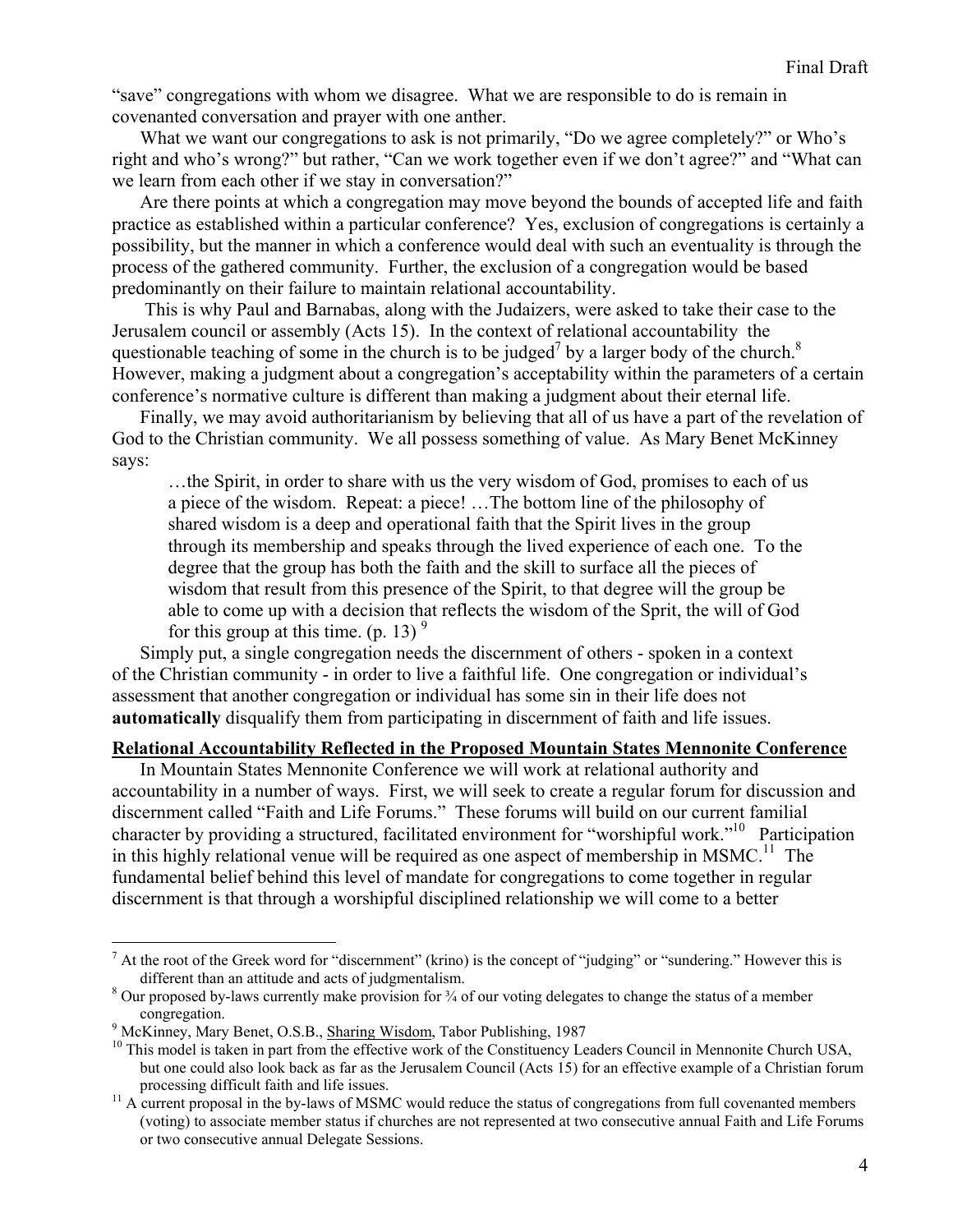understanding and practice of God's will for our corporate and individual lives. We further believe that understandings and commitments arrived at through a process of airing and exercising our different strengths and perspectives will engender a greater spirituality for mission locally and globally.

The Constituency Leaders Council of Mennonite Church USA has exhibited an ability to air significant differences while maintaining an atmosphere of worship and respect. We believe that one key to this ethos is that the CLC is not charged with making binding decisions. They may recommend, give counsel, and test various issues and ideas, but the freedom from needing to make decisions is also a freedom from the fear authoritarianism. Participants know that they can enter into honest counsel without being bound by the content of the discussion. We would argue that such a freedom actually contributes to the authority of the CLC and ultimately encourages an accountability that participating conferences are willing to give to this entity. Consequently, those bodies charged with decision-making in the denomination – the national assembly of delegates and Executive Board to name a couple – may take the counsel of the CLC with greater trust because they know it was discerned in an environment relatively free from the need to arrive at a particular decision. In our conception of a Faith and Life Forum for MSMC, we believe that we can replicate the role of the CLC at a conference level.

A second area of conference life in which we want to heighten relationships is in the area of generating and supporting mission. Although it may seem counter-intuitive, we want to encourage and facilitate those missions and ministries for which congregations and individuals have a genuine passion. While still providing basic structural support through some staff time, we want to take ministry out of committee and put it in the hands of those who have a passion for it. The simple equation is this: no passion for ministry = no ministry, passion for ministry = ministry happens. To be sure, committees, teams, or interest groups may be formed to facilitate the work of these contextual ministries, but the participants in those groups will also be the people for whom that particular ministry is a passion. In this way, authority for mission is closely connected to the responsibility for mission.

Conference committees will be organized around the foundational work with which the conference has been charged. A leadership team will focus the tasks associated with representing member churches and providing overall leadership to the conference. Since our conference of congregations has assets and manages money on behalf of member churches, a stewardship committee is also needed. Finally, since the denomination has mandated that conferences screen, credential, and support pastoral leaders, a committee will be formed to handle the various aspects of this task. These few foundational ministries will be maintained by the conference.

In sum, we want ministry to grow out of particular contexts and be addressed by people with a passion to do so. Since we have not yet found other organizations with a similar approach, we will need to learn how to sufficiently support and encourage contextual ministries as we go along.

A third relationship that we will nurture is our conversation with our historic faith. Along with scripture, documents like our Confession of Faith in a Mennonite Perspective are significant dialogue partners as we discern our faith and life together. Initially, this may not seem relational as much as hierarchical or dogmatic. Yet, we all choose how we use various writings and the Confession of Faith is no exception. If we want to use it as a dogmatic tool that legalistically defines proper expressions of our faith, it will not only be a misuse of the intent of the document, it will summarily be rejected by many of our participating congregations because it will not adequately express their present belief systems. 12 However, if the Confession of Faith is used as an expression

 $12\,$ The Confession of Faith in a Mennonite Perspective, 1995 itself indicates the historic role or confessions of faith in a Mennonite/Anabaptist tradition. It states in the introduction, "How do Mennonite confessions of faith serve the church? First, they provide guidelines for the interpretation of Scripture. At the same time, the confession itself is subject to the authority of the Bible. Second, confessions of faith provide guidance for belief and practice. In this